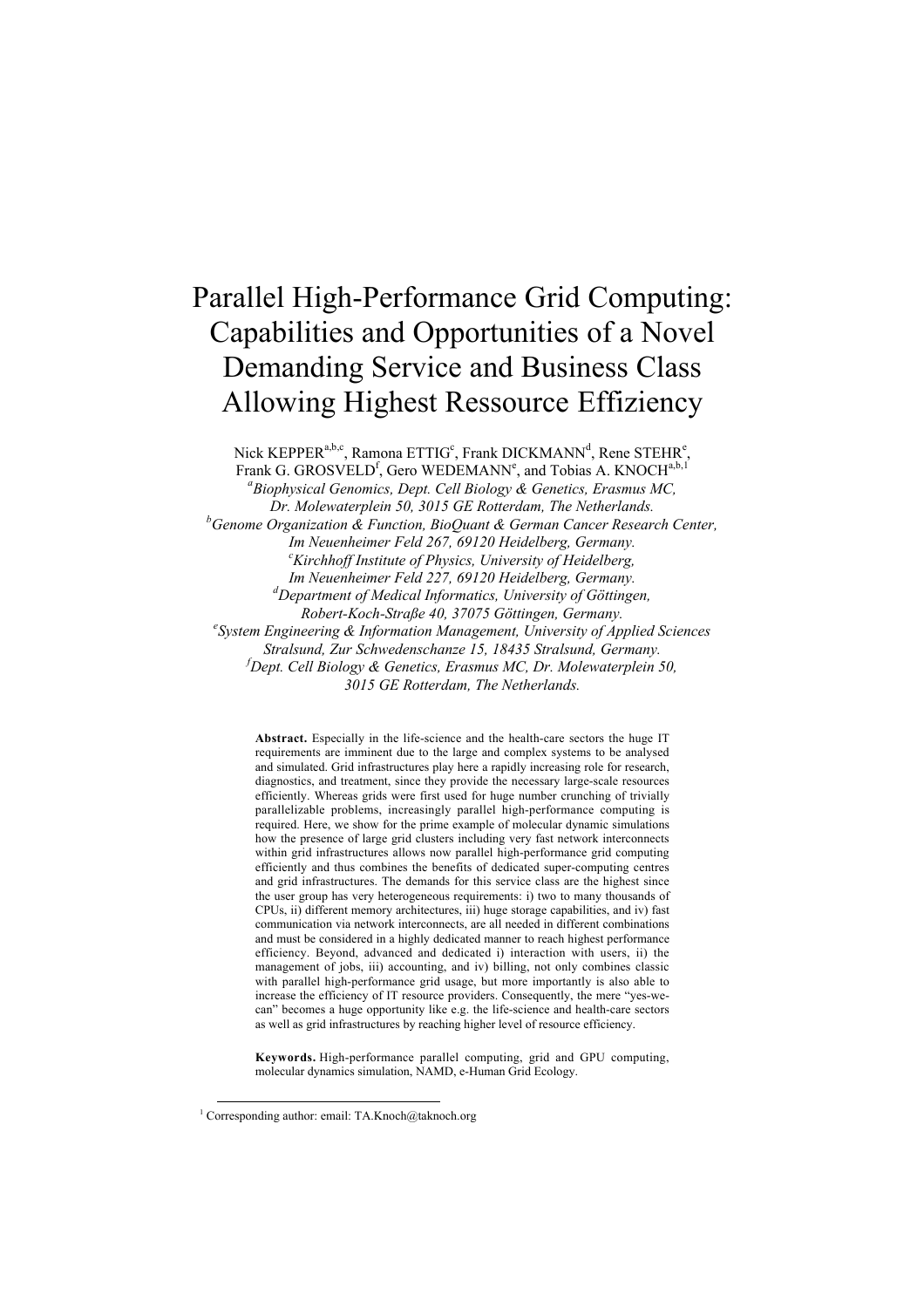## **Introduction**

With the advancement of science and technology the requirements for IT are growing exponentially. Especially in the life-science and the health-care sectors the extreme demands are obvious due to system sizes and complexities [1, 2]. The human genome e.g. consists of  $\sim 7x10^9$  base pairs storing  $\sim 1.75$  GByte [3, 4]. Its huge complexity can be shown by its molecular length of 2 m and seven compactions levels to fit in small  $10^{-5}$  m wide cell nuclei. Thus length and time scales from  $10^{-9}$  -  $10^{-4}$  m and  $10^{-10}$  -  $10^{4}$  s are bridged. Estimates for molecular dynamics computational times assuming a tenfold CPU speed increase every five years suggest the simulation of a complete Escherichia coli bacterium ( $10^{11}$  atoms) on a nanosecond scale by 2034, a mammalian cell ( $10^{15}$ atoms) by 2056, and a complete human being  $(10^{27} \text{ atoms})$  in real time by 2172 [5]. Clever multi-scale approximations have allowed major insights in such huge systems, showing the feasibility and necessity of such approaches [3, 6].

Grid infrastructures are already major providers for the necessary computing resources in research, diagnostics, and treatment, due to their efficiency and cost effectiveness [7]. In the early days, grids were mainly optimized for huge number crunching of relatively trivial parallelizable problems [8], since i) different infrastructure types and ii) distributed resources can most easily be combined by straight forward middleware approaches. Also the job management, accounting, and billing, leaves a lot of freedom for different scenarios yielding high resource efficiency [7]. However, already online visualizations, where entire teams work telematically together, suggest higher demands [2]. Increasingly parallel high-performance computing is required and only statistical relevance is achieved trivially [3, 9, 10]. Parallel HPC has been and is still the classic domain of super-computing centres, despite that grid-like management by mixing trivial with non-trivial parallel jobs, lead to efficiencies above 99.9% [8]. Since grids like the MediGRID (German D-Grid) have clusters with several  $10^3$  or even  $10^4$  cores including very fast network interconnects, this allows now parallel high-performance grid computing efficiently. Therefore, high heterogeneous requirements for i) CPU, ii) memory, iii) storage, and iv) communication, need to be combined with advanced management of i) users, ii) jobs, iii) accounting, and iv) billing approaches. For the prime case of molecular dynamics simulations, we show here that combining trivial with parallel high-performance computing grids, beyond the mere "yes-we-can", allows the maximum of grid efficiency to be reached. This is a huge opportunity e.g. for the life-science and health-care sectors as well as grid infrastructures.

#### **1. Heterogeneous high-performance requirements for parallel applications**

The hardware and software requirements for parallel applications depend on: i) the problem size and type, i.e. algorithmic mathematics/physics/chemistry/biology and the number particles/parameters, ii) the degree of parallelization possible, i.e. the optimal load balancing over different processors/memory, and iii) calculation/simulation type and size scenario, i.e. the input/output and storage amount. These determine the suitability of a hardware and the optimal software solution optimizing the hardware use. In general, computational time is the meta-parameter for optimization. The i) interaction with users, ii) the management of jobs, iii) accounting, and iv) billing, are getting increasingly important too and make further optimizations necessary. Dedicated hardware for parallel high-performance computing differs in i) the CPU amount and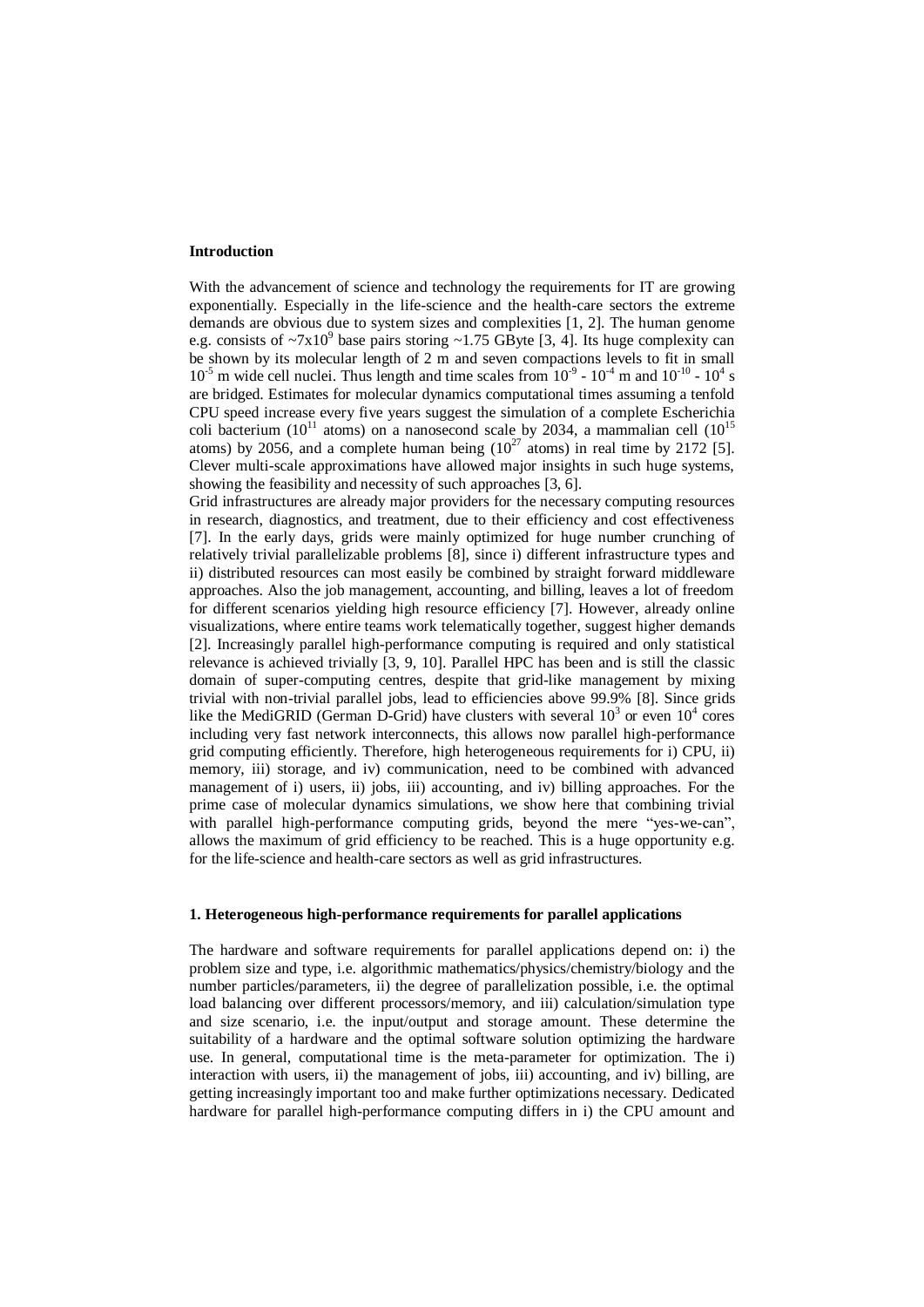distribution, ii) the memory amount and distribution, iii) the storage architecture, and iv) the type and architecture of fast communication interfaces. Either the hardware is optimized for a special task and thus for any of these parameters, or the hardware covers a broad problem spectrum. The latter means that mostly a compromise has to be made and is consequently hardly ever optimal. This applies also to grid clusters if supercomputing centres have not donated their special machines. E.g. some algorithms work most effectively on shared memory architectures. Modern multi-core processors support with OpenMP up to 16 threads, vector computers and cell processors up to 64, and Graphics Processing Units (GPU) extent this to several  $10^3$  cores. Beyond, however, with increasing problem size distribution between processors gets inevitable. Here the communication between processors and the job management concerning waiting times for available processors are the main bottleneck.

The software to tackle a given life-science or health-care challenge has to translate the i) problem type and size, ii) algorithmic basis, and iii) the actual calculation or simulation scenario, within a given hardware optimally. More and more the problems dictate here already *a priori* a special hardware usage. The optimization challenge in grid infrastructure lies beyond optimization for a specific setting in the replacement of certain hardware features or their entire virtualization. The management of grid resources including accounting/billing features is here the final polishing.

Consequently, parallel high-performance grid computing has to combine the challenges of optimizing a dedicated problem within a heterogeneous hardware setting with the right management. By combination of small classic trivial grid jobs and with huge parallel jobs, CPU/core usage efficiencies > 99.9% can be reached [8].

## **2. DNA/nucleosome MD simulations on a parallel high-performance grid**

One of the most computationally challenging tasks is the molecular dynamics (MD) simulation of DNA and the nucleosome with atomic resolution [3, 9, 11]. This first DNA packaging level consists of a histone protein octamer core to which  $\sim$ 208 DNA base pairs are associated - 146 bp bind directly and an additional histone functions as a "lock" [3, 9, 11]. The dynamics of DNA/nucleosomes plays an important role in all genomic processes. MD simulations are here very important to investigate the behaviour of each atom in the complex (e.g. the DNA-core interaction) of a simulated trajectory and thus to elucidate the conformation pathways that are hidden in most experiments [11]. In MD, for each atom a force field is approximated from quantum mechanical simulations. MD has atomic resolution, but covers only short time periods (~ns). For this kind of protein folding, docking, and binding problems several well established and highly optimized packages exist: NAMD [12], AMBER [13, 14], GROMACS [15] or CHARMM [16]. NAMD is also able simulate and measure energetic parameters by so called steered molecular dynamics (SMD) simulations. Especially biomolecule simulations in their natural water environment contain in SMD simulations enormous amounts of water molecules, sometimes tenfold the atoms in the molecule. With water and ions, the system is energetically minimized to avoid sterical clashes between atoms. Thereafter, the system has to be heated up. These preparations are already computationally very intensive before the productive MD simulations can be started and before the final outcome is analysed, which is most of time also nontrivial. Currently,  $10^{-7}$  s for  $\sim 10^{5}$  atoms are achievable on the largest parallel highperformance computers, and are thus optimized for distributed hardware.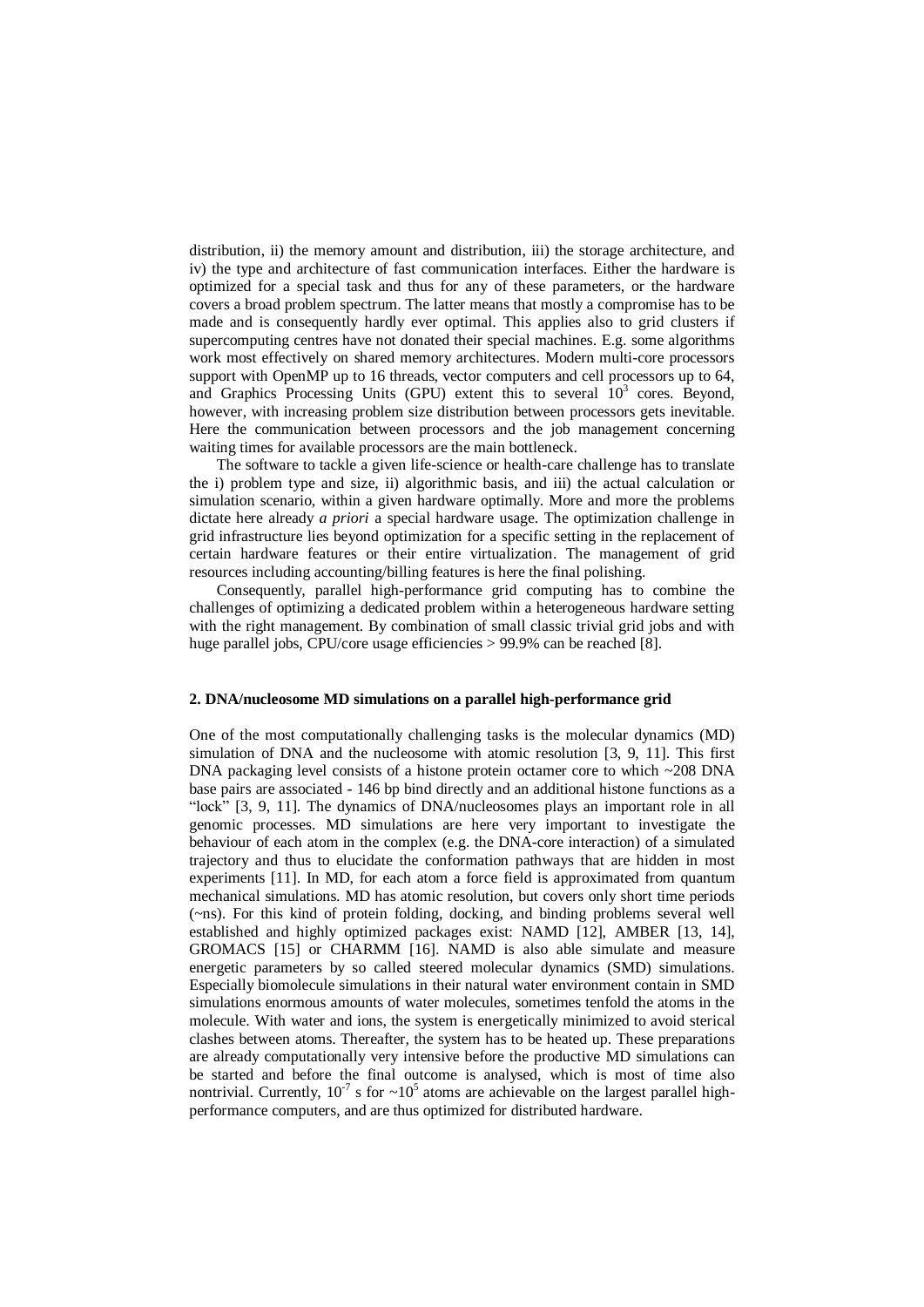

**Figure 1.** SMD simulation of a 44 base pair long DNA segment over 50 ps. The complete simulation was performed in a water box with ions, to neutralize the charges of the DNA (not visualized). In the middle of the DNA, an atom was selected and a pulling force (to the right) was applied resulting in bending.

# *2.1. Simulation of a 44 base pair long DNA sequence and entire nucleosomes*

How DNA sequences behave under local stress, i.e. whether and how it is bending due to mechanical impacts or electrostatic fields e.g. during protein docking or binding, is of major importance [17, 18]. The typical simulation of a small 44 bp long DNA has together with the water shell and the ions (neutralizing the negative charges of the DNA) a size of  $\sim 8.5 \times 10^4$  atoms (Figure 1). To elucidate its rigidity, different SMD simulations are the prime choice and show in detail how pulling deforms and finally bends the structure (Figure 1). Different force fields result in important insights of more complex docking and binding scenarios as e.g. during nucleosome formation, the rearrangement during genetic processes, or the interaction of nucleosome remodelers, which move the nucleosome along the DNA strand [10, 17, 18].

To simulate a complete nucleosome increases the size and complexity since it is a complex of several interacting biomolecules: Simulating the 146 bp directly binding to the core involves  $\sim 3x10^4$  atoms (Figure 2). To understand the internal nucleosome core dynamics, i) classic MD simulations with a smaller water shell and altogether  $\sim 2.5 \times 10^5$ atoms allow basic structural insights, whereas ii) SMD simulations with  $\sim 7x10^5$  atoms are important to understand the dynamic histone protein-protein and protein-DNA interactions. Due to the increased motion in the latter case with applied external forces, the water shell has to be much larger. Without applied pulling forces (Figure 2), still motions occur, but the changes are not that prominent as in SMD simulations (Figure 1), and thus would not represent the real biological processes and thus functions adequately. The simulations have e.g. shown the detailed changes and dynamics in nucleosomes up to 50 ps and that these are much less prominent compared to that of the DNA, i.e. that the nucleosome core is a very stable structure [10, 17, 18].

#### *2.2. Parallelity and efficiency of MD/SMD simulations*

Parallel programmes never scale perfectly (communication, serial algorithm parts, etc.). The speedup measures the parallelity while comparing different CPU/core numbers (Figure 3). If e.g. the algorithms profit from more cache memory provided by the additionally used hardware, the scaling can be hyper-linear (Figure 3, JUMP cluster with 64 cores). The speedup is strongly depending on the used hardware. For our MD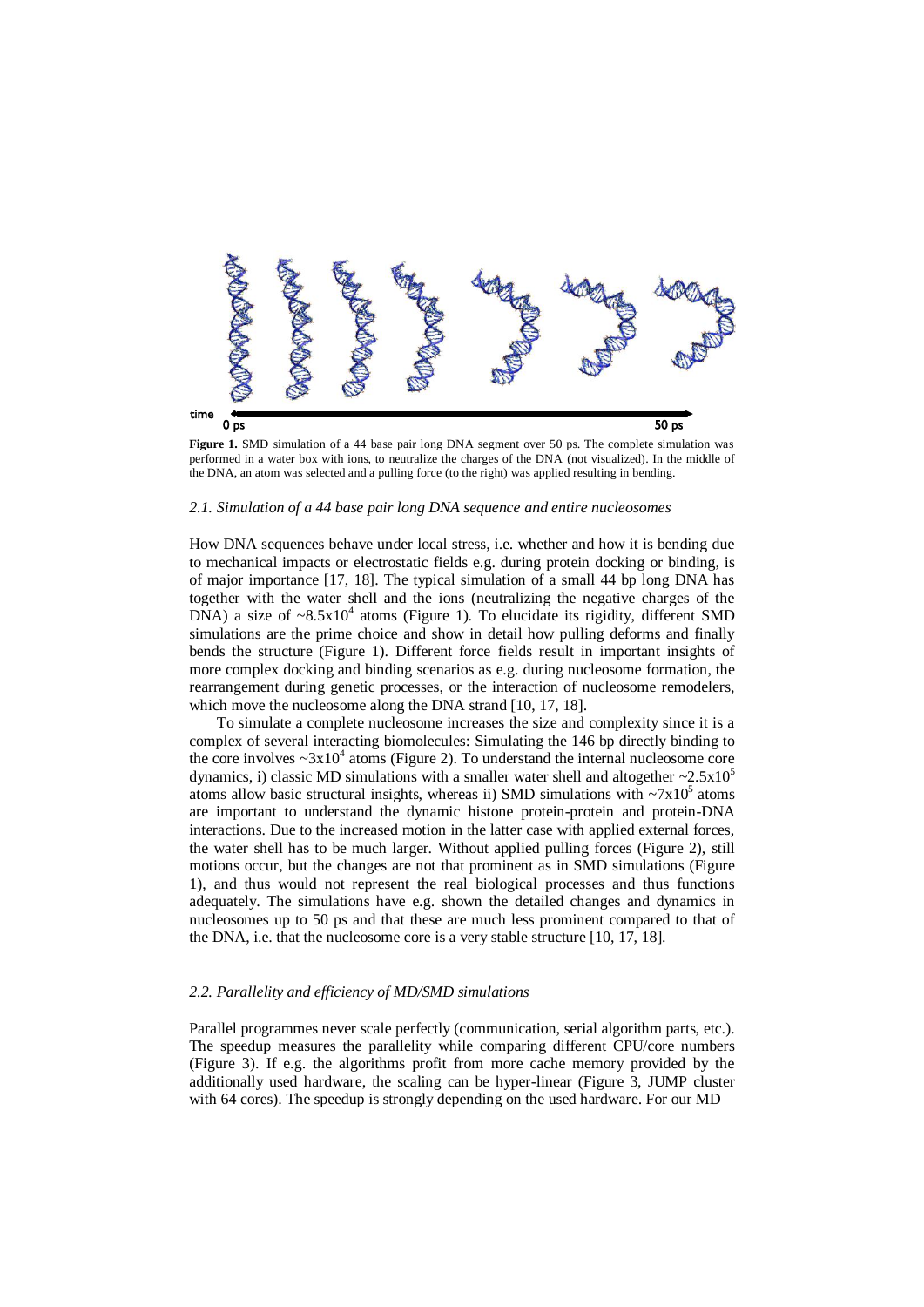

**Figure 2.** A) Nucleosome (black) in a box with water molecules (blue) and ions (red/ yellow) in a so called VDW visualization. B) Start structure of a nucleosome for an MD simulation (water/ions are not shown). The DNA (blue) is wrapped around the histone core (gray). C) Same nucleosome as in B) but after 20 ns of simulation. Changes in the linker DNA and histone tails are clearly visible.

nucleosome simulation with about  $\sim 2.5 \times 10^5$  atoms, the speedup was tested at D-Grid resources: the JUMP (IBM Power6 575) and the Jugene (IBM Blue Gene/P with 73,728 compute nodes) clusters, both at the Supercomputing Center Jülich, and the HLRN-II cluster (a SGI Altix ICE 8200 system) of the North German Supercomputing Alliance. The optimum seems to be 512 cores at the HLRN-II cluster (Figure 3, Table 1). Comparing the speedup gives an impression of the overall efficiency. For 512 cores the HLRN-II cluster is more efficient than the Jugene. Concerning the system size, the SMD simulation of DNA have  $\sim$ 12% of the atoms than that of the entire nucleosome, but uses only 7% of the time (assuming a linear speedup, HLRN-II). Additionally, the 100 GByte produced by MD with  $10^5$  atoms and 50 ns also influences speedups, but due to the embedding in the German D-Grid performs especially well. Again filling the waiting times for processors and even running a second thread on underused cores results in meta efficiencies of >99.9% using location dependent approaches [8].

#### **3. Management of users and jobs as well as accounting and billing**

Grid infrastructures obviously provide great opportunities to access computing resources. Parallel high-performance grids now need to combine the necessary optimization process concerning the technical hardware requirements, i.e. i) CPU, ii) memory, iii) storage, and iv) communication, with the classic grid challenges in an even more advanced form: i) interaction with users to provide best technical support, ii) the management of jobs to allow meta-efficiency of the hardware >99.9% by combining trivial with real parallel jobs, iii) accounting taking into account the special capacities of parallel applications and aggregation over multi-core distributed jobs and balancing with meta-efficiency increasing "filler" jobs, and iv) billing with appropriate customer value propositions in relation to the accounting. In respect to user goals this is not trivial and requires that this integration must be done especially well to exploit the hardware optimally. Here the egoistic goals of the users conflict clearly with that of the super computer centre/grid looking for overall performance efficiency over several users. Proper combination of the management with the technical layer can here result in reaching the maximum overall efficiency >99.9% of the hardware: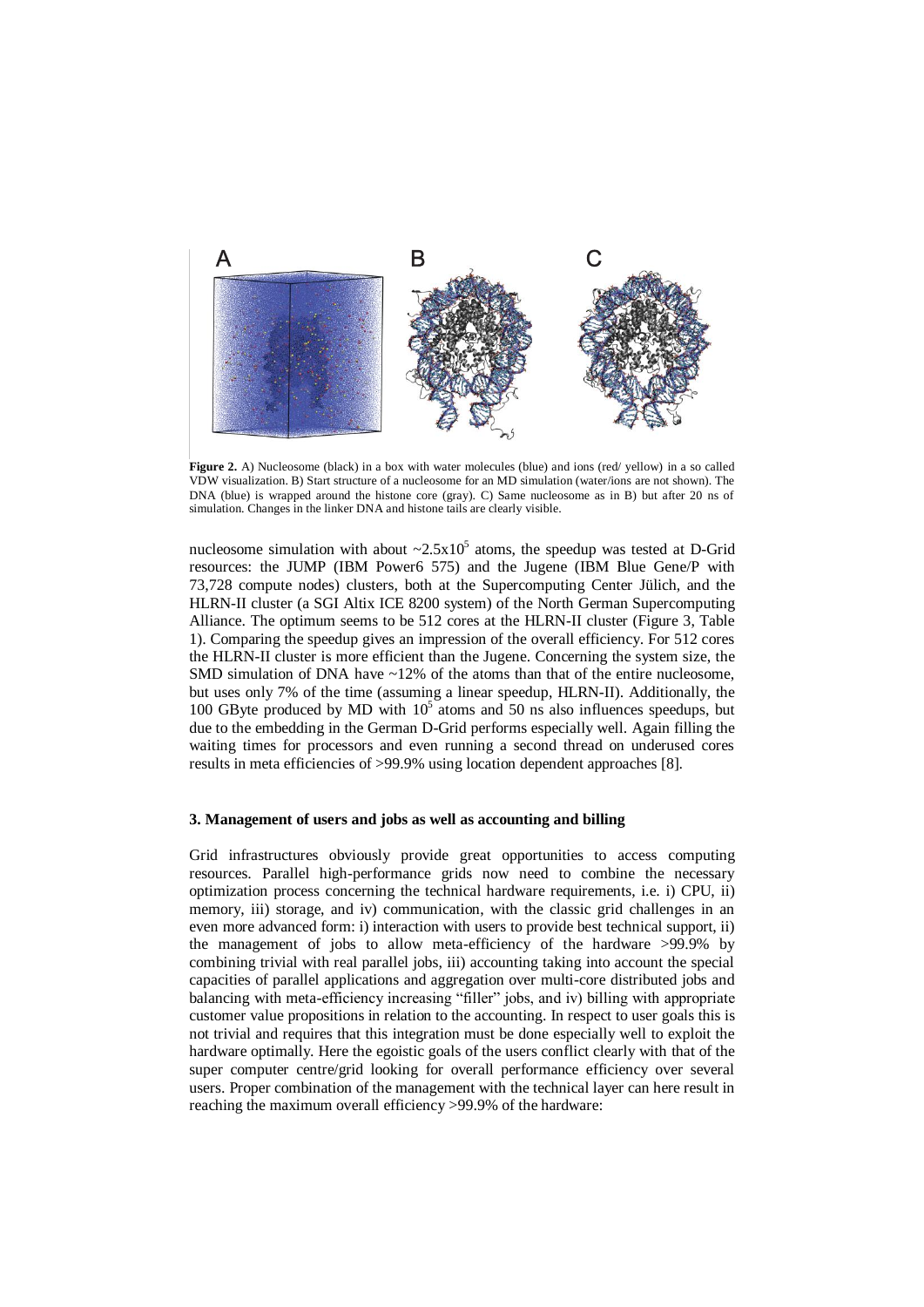

**Figure 3.** Speedup of an MD simulation of an entire nucleosome with  $2.5 \times 10^5$  atoms at different clusters. The speedup for all clusters was normalize for 32 cores as 1. Linear scaling is under normal conditions the optimum (red). The speedup depends besides the used algorithm mainly on the hardware (HLRN-II: green; Jugene: blue; JUMP: purple) and shows quite big differences which are important for the hardware choice.

# *3.1. User and job management in parallel high-performance grid environments*

The maximum resource efficiency in parallel high-performance infrastructures can only be reached by advanced user management, due to the heterogeneity mentioned. This involves: i) thorough information about the grid resources and their technical capabilities both for trivial and non-trivial parallel jobs, ii) education on parallelization in general and the simultaneous optimization of applications towards several dedicated hardware, and iii) technical and psychological training how trivial and real parallel jobs run in the grid and how this influences the overall meta-performance of the system. Whereas the first two require dedicated training approaches, the third is most import and often very hard to achieve: People i) have to understand trivial and real parallel approaches simultaneously, although they might only use one category at a time, and ii) they also have to understand the general concepts other people apply in the grid to adjust their own applications and job management. On a technical level, that can be shielded by dedicated scheduling systems setup by the resource provider, who then faces the same challenges internally. Nevertheless, while nearing in on the maximum efficiency, also scheduling systems get more complex and a certain application might not run optimally anymore. Thus, the will to reduce own egoistic goals in favour of overall performance increase requires altruistic behaviour, which is a complex psychological and socio-cultural challenge to be tackled by e-Human Grid Ecology [7].

For the workflow management this has severe consequences: The heterogeneity of the clusters in the grids necessitates identification of potential clusters first. Selecting the most efficient number of processes and cores also requires extensive testing. This can then be used for production and similar simulation types (e.g. nucleosomes with different DNA sequences) and the size. Thereafter, the scheduling system and the "filler" applications must be in detailed analysed and optimizations of the own and other applications have to be considered and implemented. Finally, all this information has to be internalized in a portal like system managing the running of the jobs within the parallel high-performance grid infrastructure. This system also needs to be able to monitor job progress and control in- as well as outputs to guaranty proper comparable results. With such an approach we were able to reach >99.9% resource meta-efficiency, and thus were able to optimize grid usage to its maximum.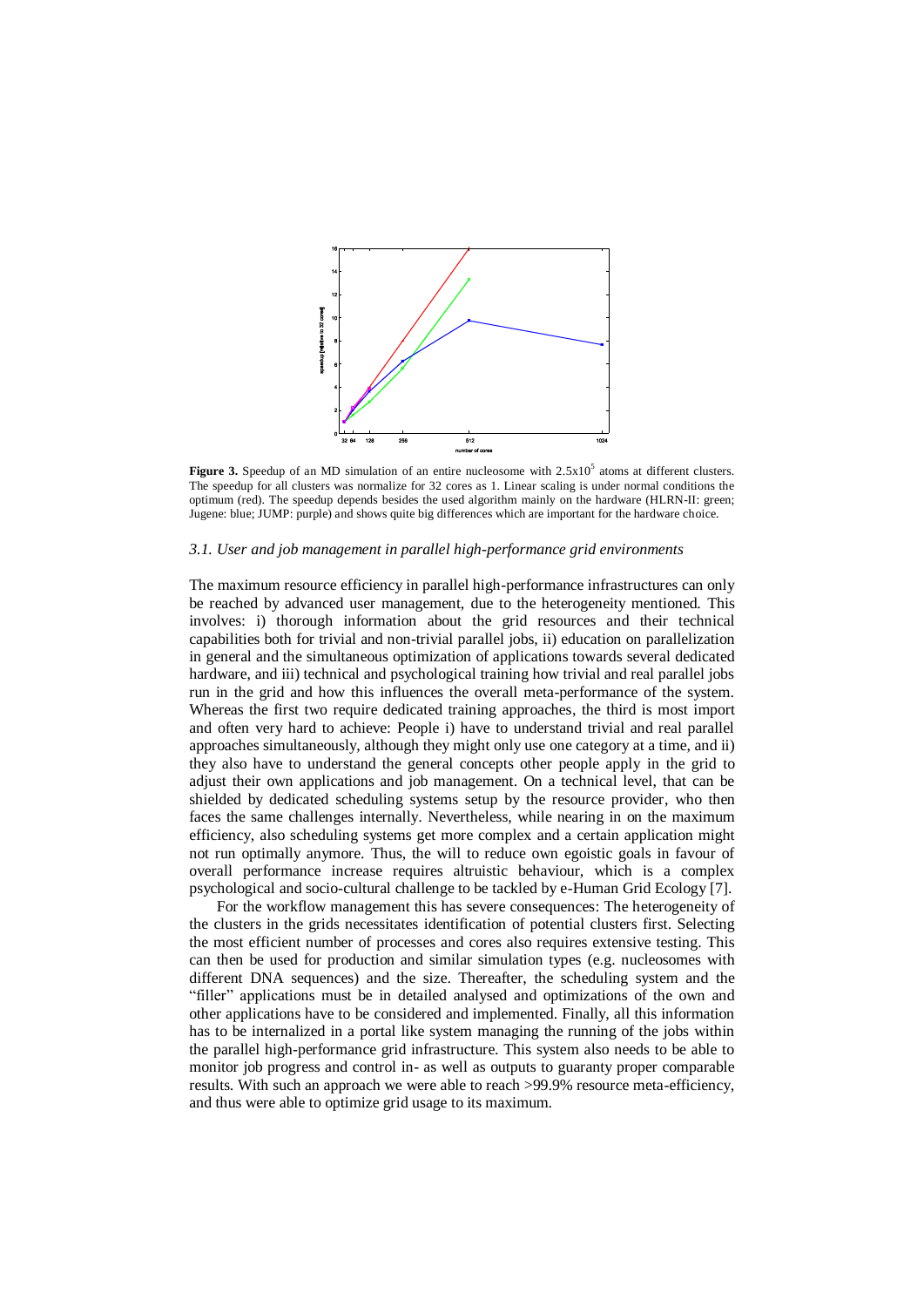| <b>MD</b> system                                | Cluster | <b>Nodes</b> | Time [h] |
|-------------------------------------------------|---------|--------------|----------|
| DNA $(8.5x104$ atoms, SMD)                      | svahe   | 32           | 36:13    |
|                                                 | HLRN-II | 64           | 12:05    |
| Nucleosome $(2.5x10^5$ atoms, MD)               | HLRN-II | 512          | 3:20     |
|                                                 | Jugene  | 512          | 2:54     |
|                                                 | Jump    | 128          | 7:12     |
| Nucleosome $(7x10^5 \text{ atoms}, \text{SMD})$ | HLRN-II | 512          | 21:01    |

**Table 1.** Time to calculate 1ns for different systems on different clusters with best speedup.

# *3.2. Accounting and billing*

The accounting and billing in parallel high-performance grids also needs elevated strategies, due to i) the information aggregation over different cores, and ii) the more complex accounting and price structure. During the waiting time for the necessary amount of cores, small parallel or trivial filler jobs can be executed. This is very similar but more complex than for online and distributed grid visualization approaches [2]. For billing, this suggests a variety of opportunities, where the price can be coupled to the accounting via an integrative model with weighted scenarios. Vice versa also the prizing and thus the business model can be used to put pressure on the user to optimize his application especially concerning the provider goal to run the resource at the optimum. This might be also a way to ease the challenge of technical and psychological training while optimally combining trivial with nontrivial parallel jobs.

# **Conclusion – beyond the "yes-we-can"**

In the life-science and health-care sectors demanding IT and especially large scale grid resources are needed to analyze huge and complex systems. We showed here, how the presence of large grid clusters within grid infrastructures allows now parallel highperformance grid computing efficiently and thus combines the benefits of dedicated super-computing centres and grid infrastructures. Therefore, hardware wise the i) CPU, ii) memory, iii) storage, and iv) communication, must be considered in detail and combined optimally with advanced and dedicated i) interaction with users, ii) the management of jobs, iii) accounting, and iv) billing. Thus, we combined classic with parallel high-performance grid usage, while increasing the efficiency of IT resource providers. This is beyond the mere "yes-we-can" a great opportunity for the lifescience and health-care sectors and allows reaching the maximum resource efficiency.

# **Acknowledgements**

Our special thanks go to Karsten Rippe for stimulating discussions, and the Erasmus Medical Centre, the BioQuant Centre/German Cancer Research Centre, the German MediGrid and German D-Grid Initiative, the Erasmus Computing Grid, the Supercomputing Centre Karlsruhe (SCC; grant ChromDyn), North German Supercomputing Alliance (HLRN; mvb00007), and the Supercomputing Centre Jülich for infrastructure access. This work was partly supported by the Bundesministerium für Bildung und Forschung (BMBF) under grants # 01 KW 9602/2 (Heidelberg 3D Human Genome Study Group, German Human Genome Project), # 01 AK 803 A-H (German